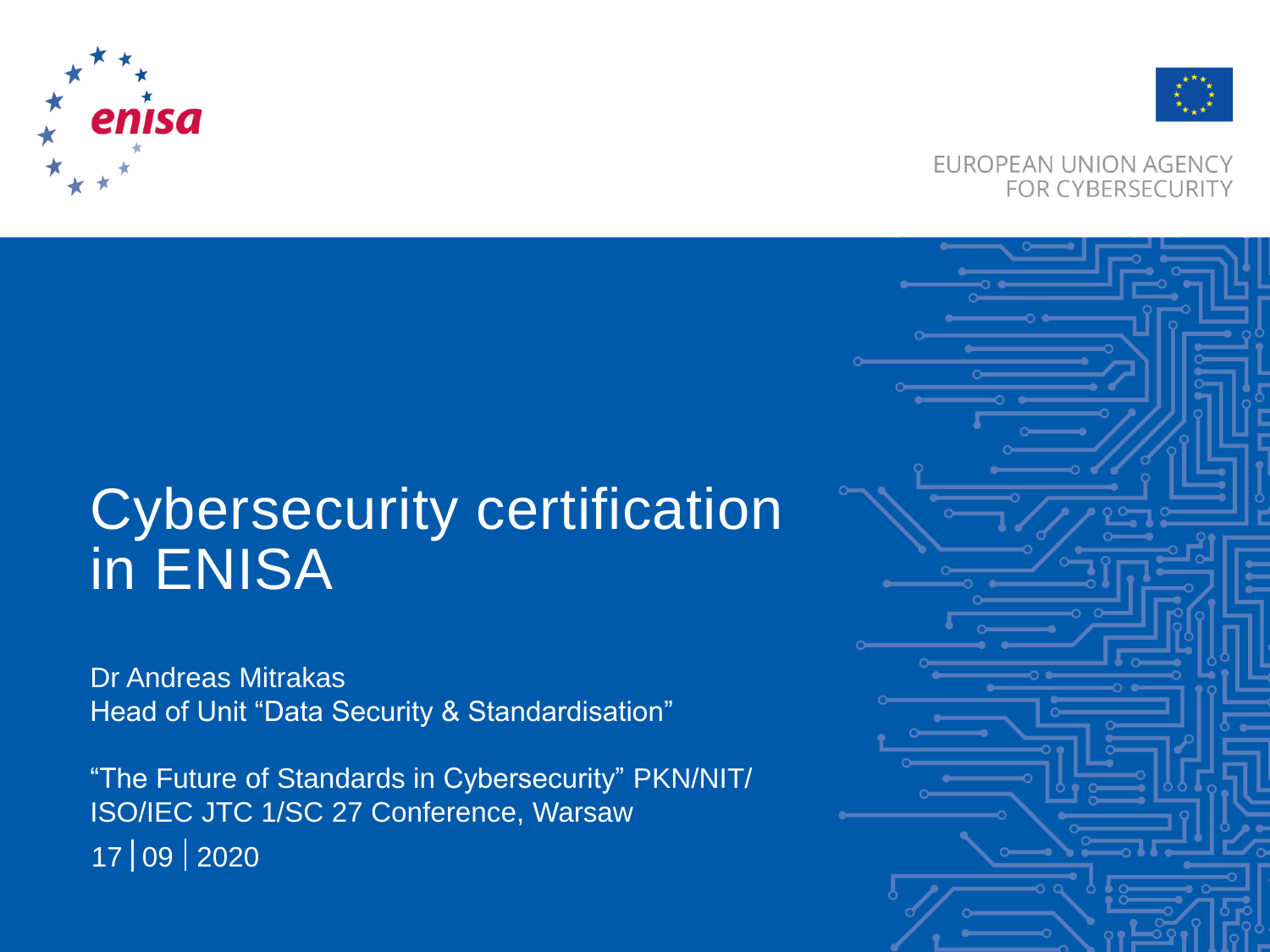$\begin{picture}(20,10) \put(0,0){\line(1,0){10}} \put(15,0){\line(1,0){10}} \put(15,0){\line(1,0){10}} \put(15,0){\line(1,0){10}} \put(15,0){\line(1,0){10}} \put(15,0){\line(1,0){10}} \put(15,0){\line(1,0){10}} \put(15,0){\line(1,0){10}} \put(15,0){\line(1,0){10}} \put(15,0){\line(1,0){10}} \put(15,0){\line(1,0){10}} \put(15,0){\line(1$ <u>| | | | | | | | | | | | </u>

### ENISA mission in cybersecurity certification

To contribute to the emerging EU framework for the certification of products, services and processes

To draw up **certification schemes in line with the Cybersecurity Act** providing stakeholders with a sound service that adds value to the EU while supporting the framework

### **Key outputs**

- Draft and finalised candidate certification schemes products, services and processes
- Secretariat support (SCCG) and Co-chair SCCG (w/ Commission)
- Support the Commission to Chair ECCG
- Support review of adopted certification schemes
- Implement and maintain a public website
- Support peer review of national cybersecurity certification authorities
- Advice on market aspects relevant to cybersecurity certification

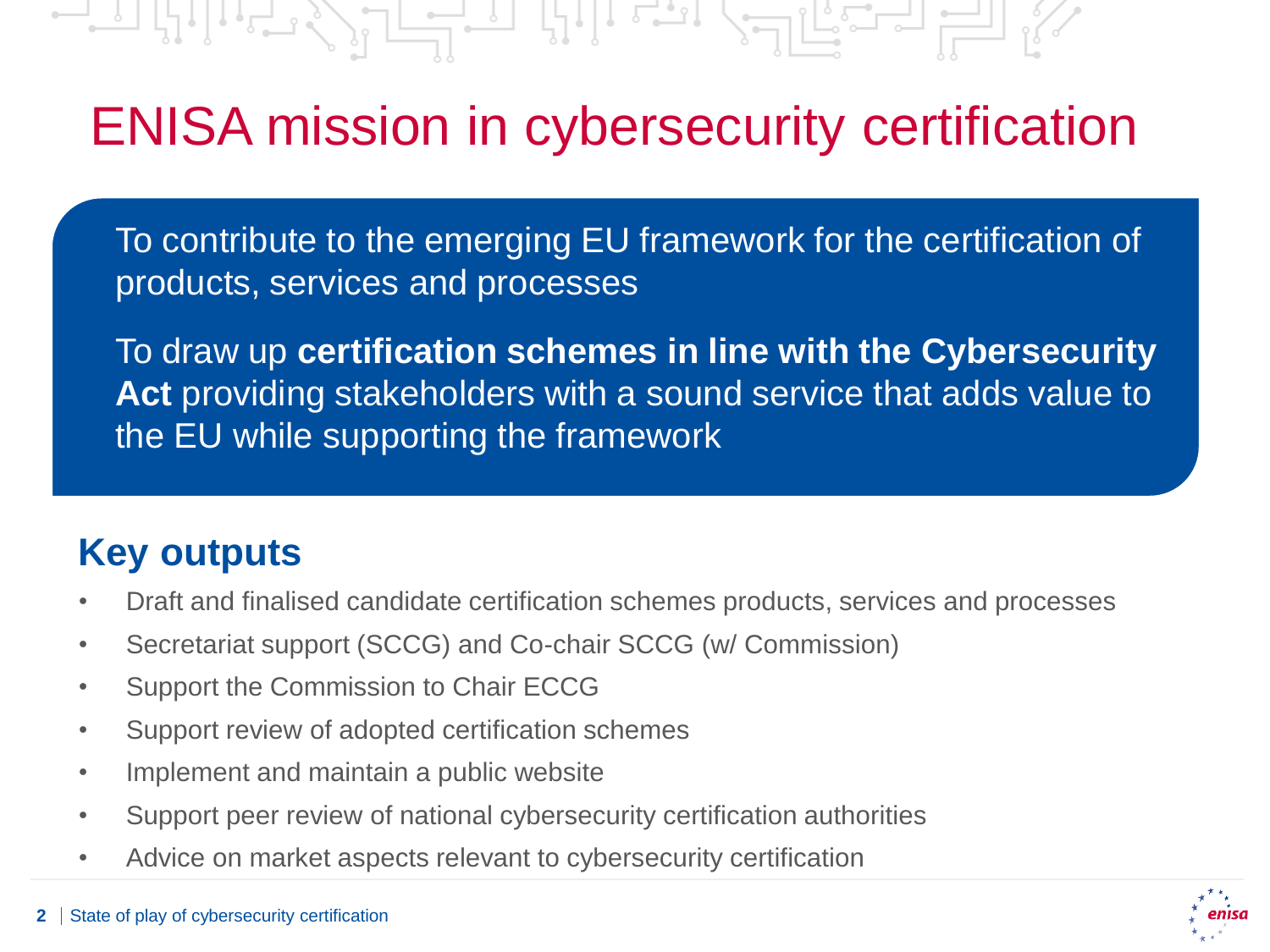### CERTIFICATION SCHEME *WHO'S WHO*

- Representatives of the community, invited by ENISA ED
- Advises ENISA while preparing a specific candidate scheme
- In charge of writing candidate schemes
- Leads the preparation work
- European Cybersecurity Certification Group
- Representatives of the Member States (National Authorities)
- Member States are implementing the schemes
- Coordinates the work on schemes through requests to ENISA
- Writes implementing acts from candidate schemes
- Manages comitology
- Stakeholders Cybersecurity Certification Group
- Representatives of the community, advises on work programme



Building a scheme

European

**SCCG** 

Lation ECCG<br>Commission ECCG

SCCG European ECCG ENISA Morking group

CCG m

ENISA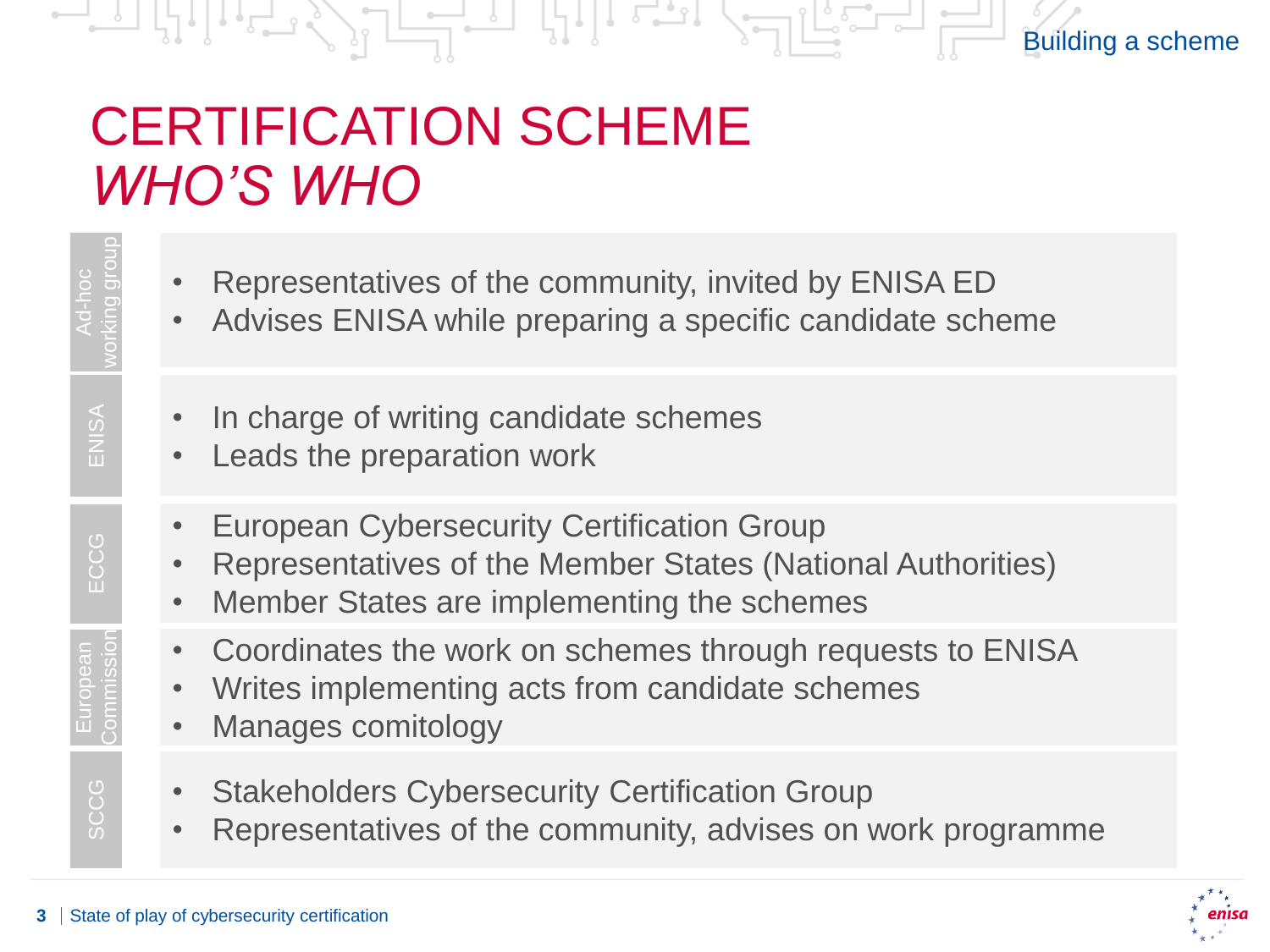## CERTIFICATION SCHEME *PREPARATION PROCESS*



Building a scheme

enisa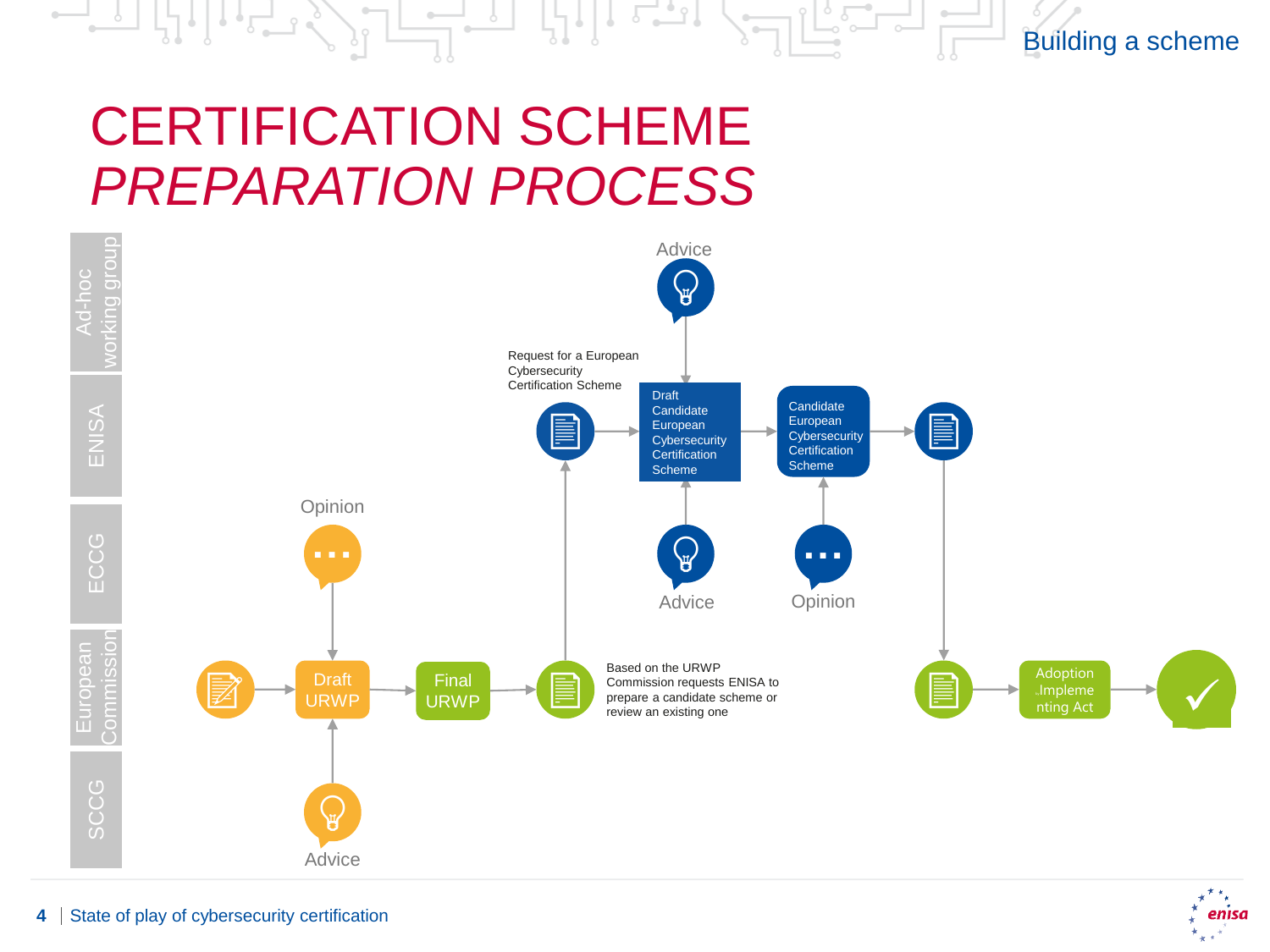### Lifecycle reflections



enisa

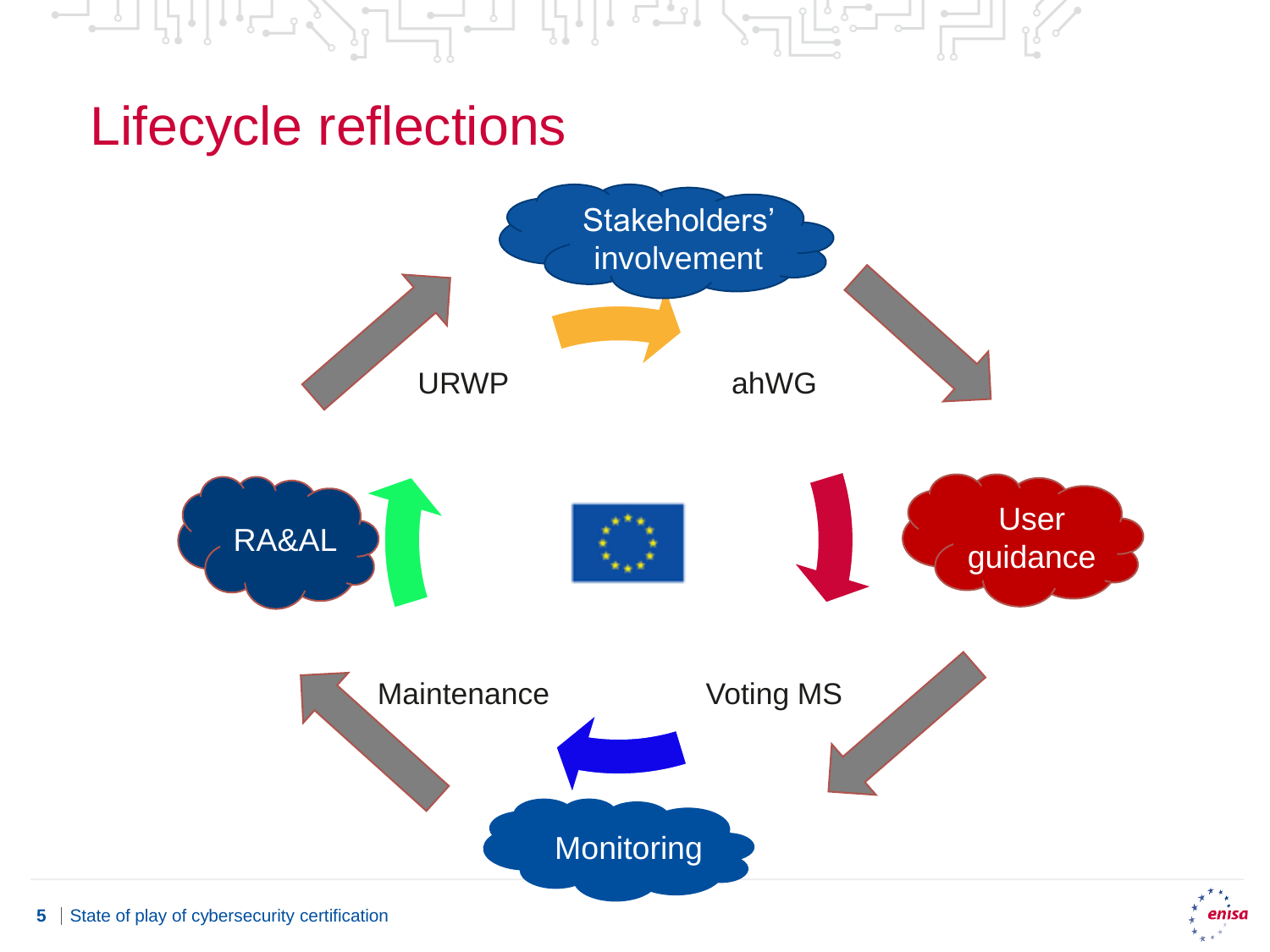#### $\frac{1}{2}$ - 나니 도그니  $\mathbb{R}$   $\mathbb{R}$   $\mathbb{R}$   $\mathbb{R}$ 小片一

### A MULTITUDE OF CANDIDATES



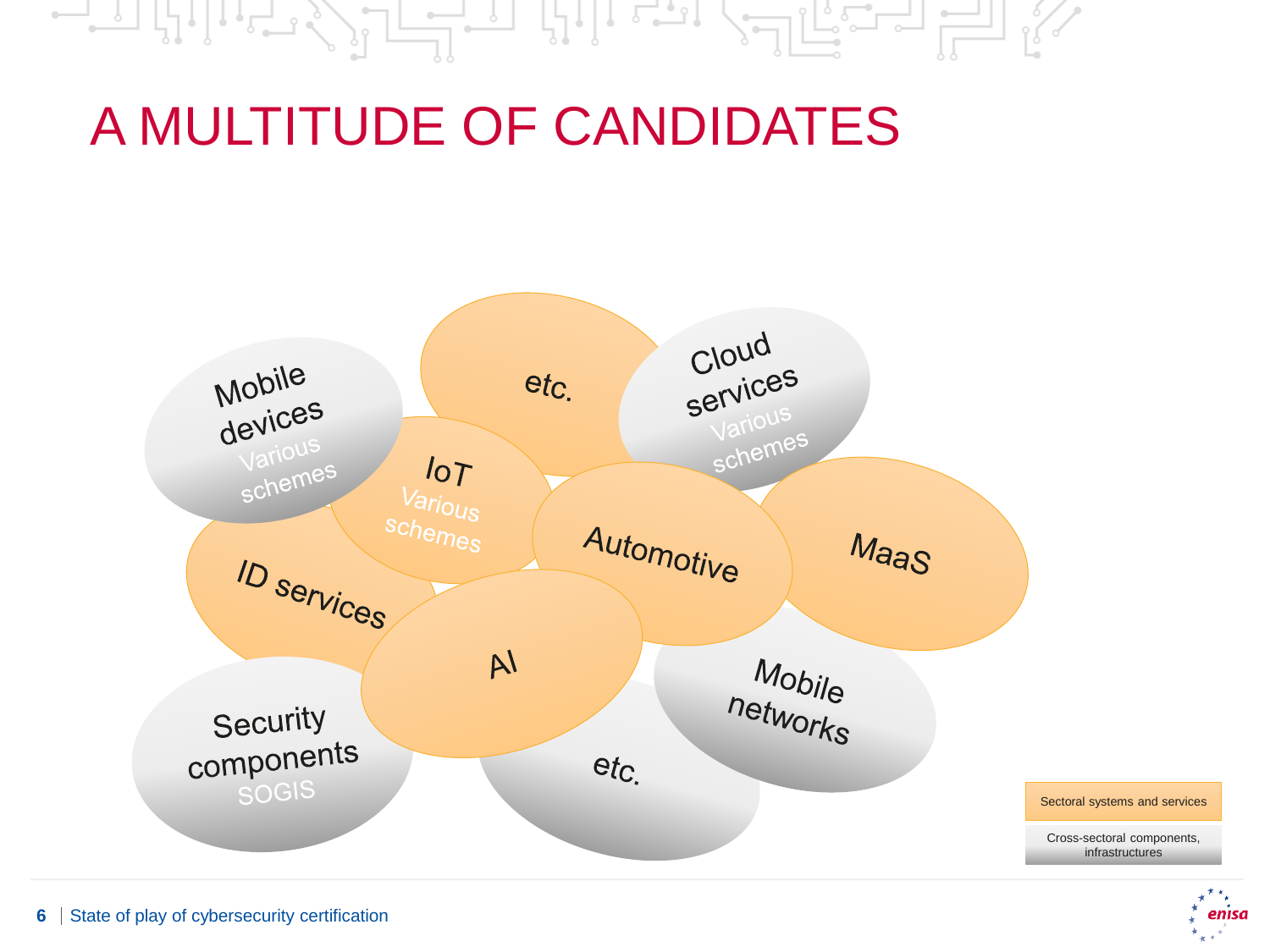#### $-1$ الع لہ چارہ

# STRUCTURING AND PRIORITIZING

Sectoral schemes benefit from a broad availability of certified components and subsystems

|                                                                   |  | Sectoral<br>scheme<br>A | Sectoral<br>scheme<br>B. | .                                         | Sectoral<br>scheme<br>N. |
|-------------------------------------------------------------------|--|-------------------------|--------------------------|-------------------------------------------|--------------------------|
| next+1 thing                                                      |  |                         |                          |                                           |                          |
| next thing                                                        |  |                         |                          |                                           |                          |
| <b>CSA Cloud services</b>                                         |  |                         |                          |                                           |                          |
| <b>CSA SOGIS</b>                                                  |  |                         |                          |                                           |                          |
| <b>Certified components</b><br>sub-systems and<br>infrastructures |  |                         |                          | Schemes for sectoral systems and services |                          |

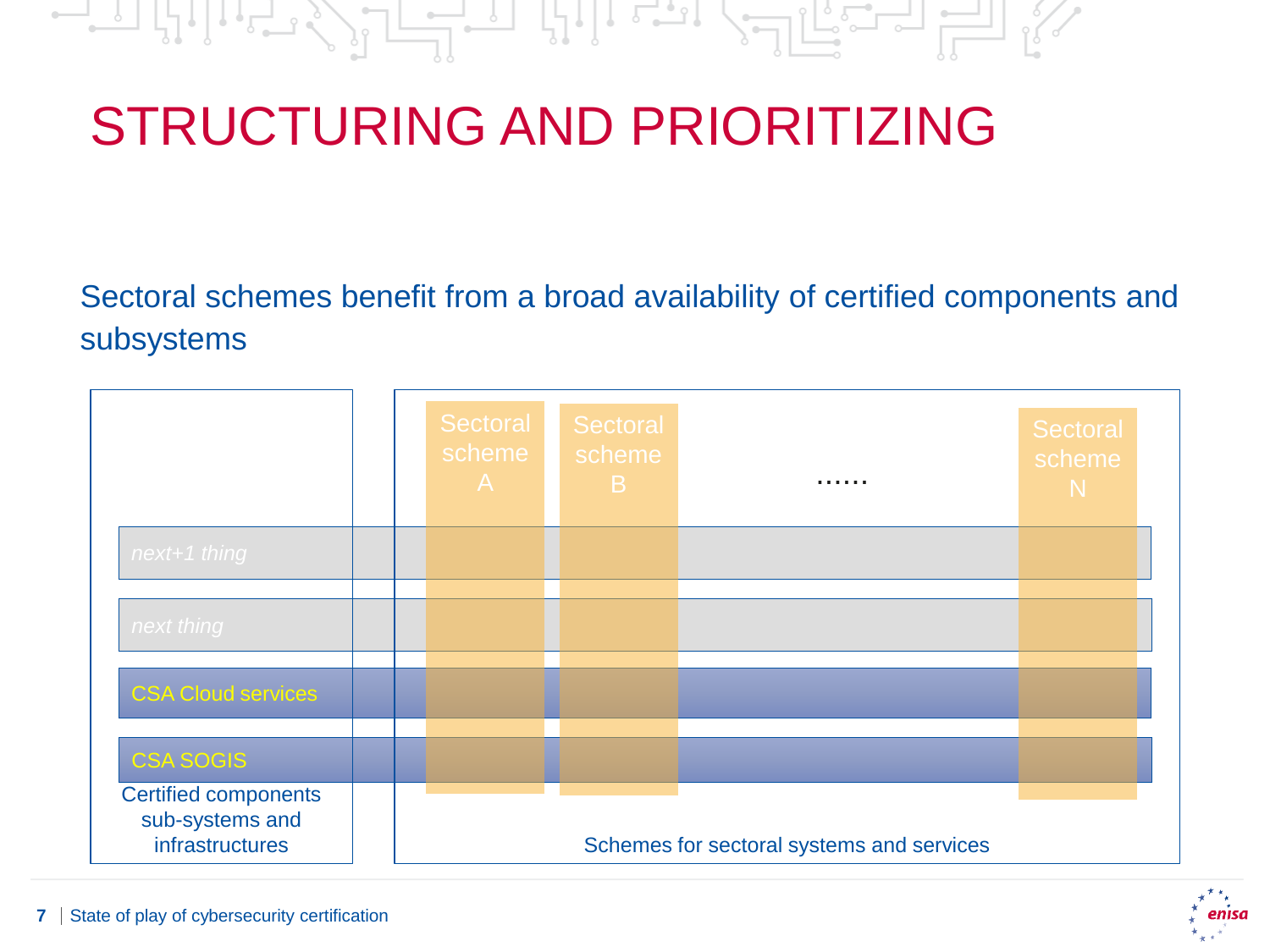## BENEFITS AND BENEFICIARIES

### **Certification proves conformity to an implementation specification**

- Security requirements to a component, system of service must be defined
- Appropriate security measures must be specified

### **Beneficiaries of cybersecurity certification**

- **Customers (B to C and B to B) can rely on a defined assurance level of a service**
- **System owners can rely on the security level of supplied components or subsystems**
- **Service providers can rely on a defined assurance level of an infrastructure that they would like to use for their services or a business partner that they want to cooperate with.**

#### Benefits of cybersecurity certification:

- **Enables an open marketplace / supply chain for security products and services**
- **E** Establishes trust between system operators and service providers without the need for a direct partnership  $\rightarrow$  Enables establishing multi-stakeholder service ecosystems on a notional or multinational scale.

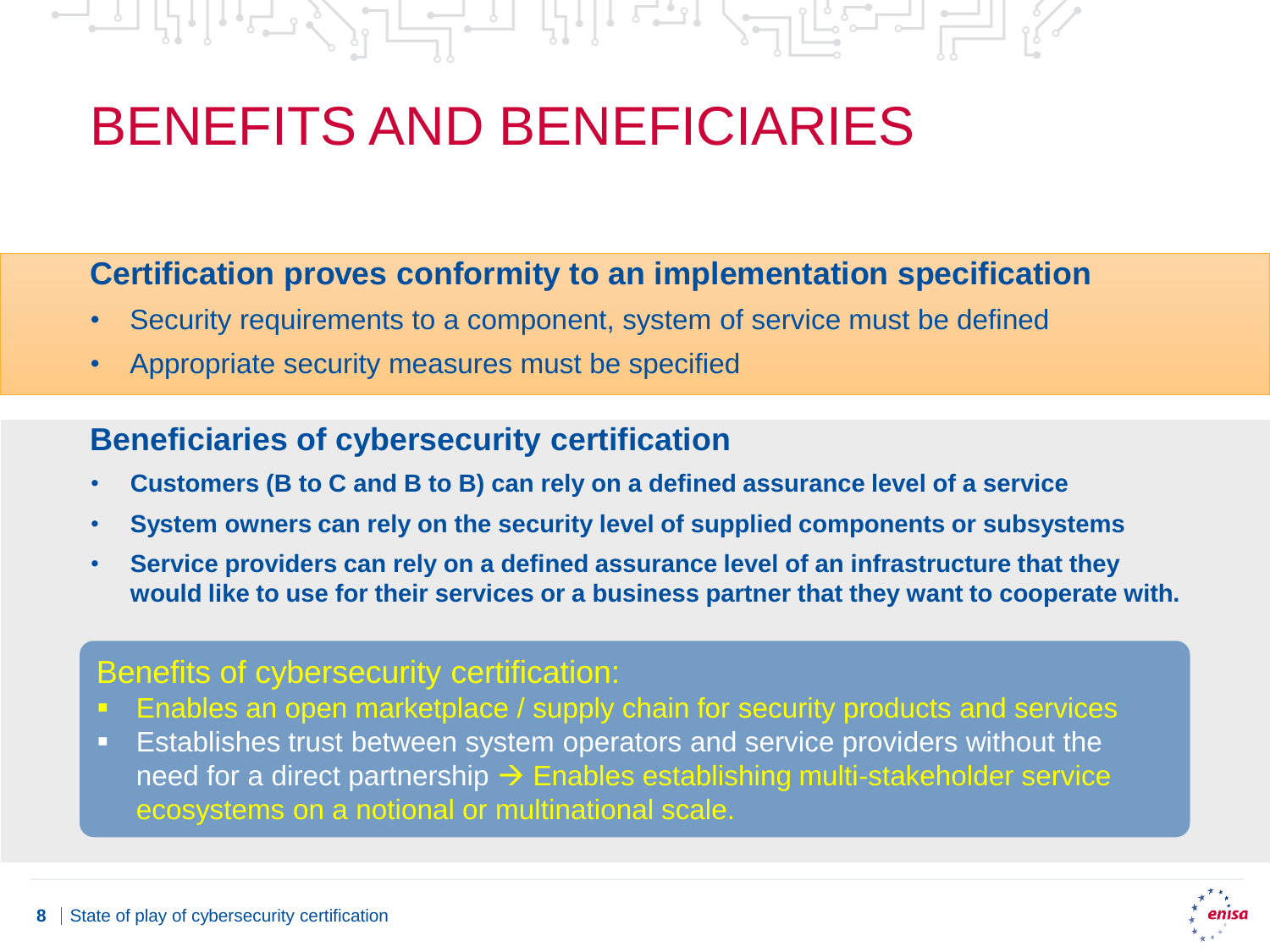### $\begin{picture}(20,10) \put(0,0){\line(1,0){10}} \put(15,0){\line(1,0){10}} \put(15,0){\line(1,0){10}} \put(15,0){\line(1,0){10}} \put(15,0){\line(1,0){10}} \put(15,0){\line(1,0){10}} \put(15,0){\line(1,0){10}} \put(15,0){\line(1,0){10}} \put(15,0){\line(1,0){10}} \put(15,0){\line(1,0){10}} \put(15,0){\line(1,0){10}} \put(15,0){\line(1$ <u>valisa el 1</u>

### EXAMPLE

**Example telecommunications**

- **Global system**
- **Implementation state of certification**
	- **Evaluation and certification addresses all aspects of interoperability** → **implemented e.g. by the Global Certification Forum**
	- **Security certification implemented in some areas, more to come.**

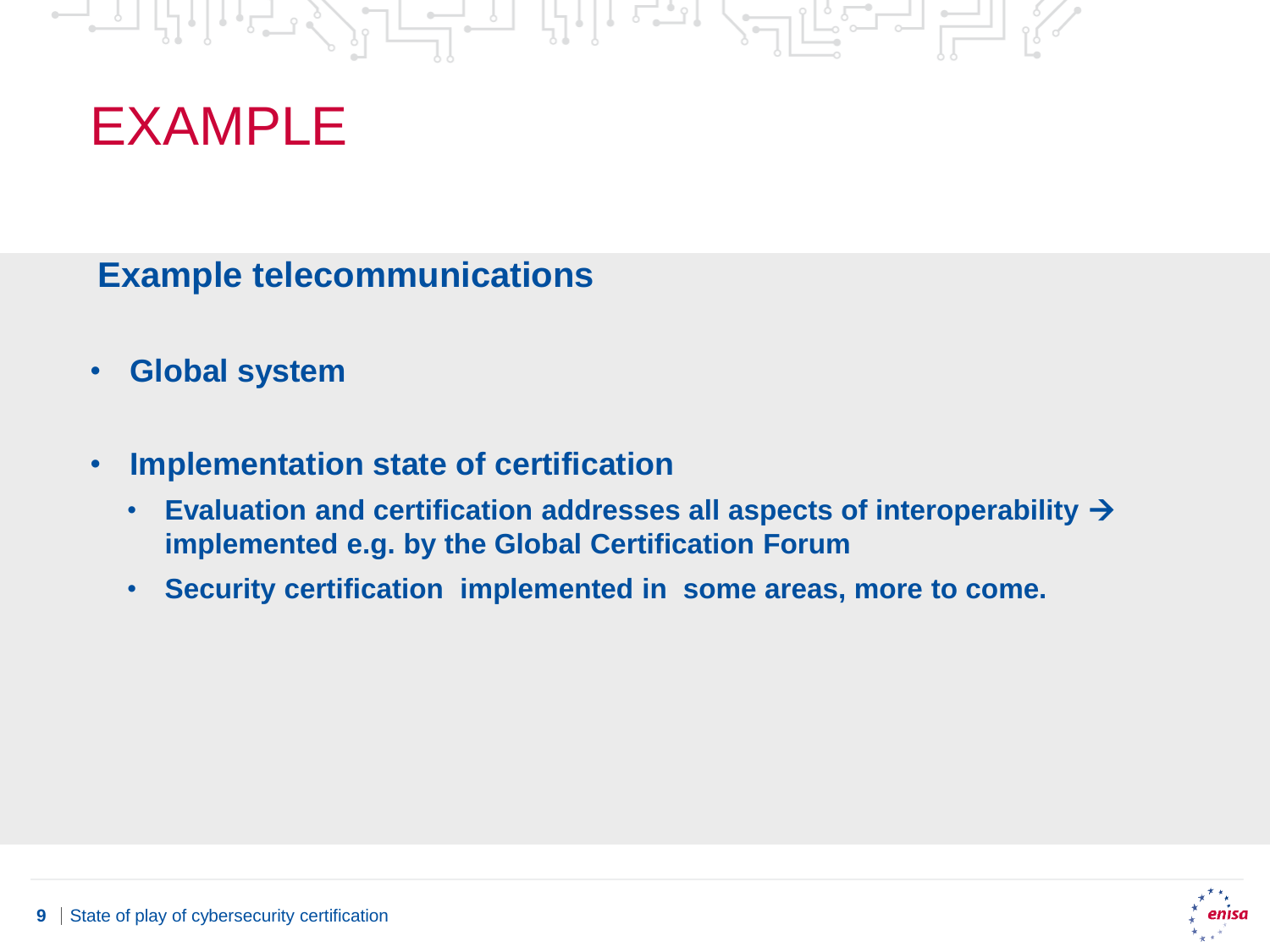# $\mathbb{Z}$  ,  $\mathbb{Z}$  ,  $\mathbb{Z}$  ,  $\mathbb{Z}$  ,  $\mathbb{Z}$  ,  $\mathbb{Z}$  ,  $\mathbb{Z}$  ,  $\mathbb{Z}$

# RISK BASED REQUIREMENTS

### CSA suggest

- **risk-based identification of security and certification requirements**
- **risk-based assignment of assurance levels**
- **security by design**

### **Proposal: Risk assessments (RA) for sectoral systems and services**

- **Stakeholder involvement for definition of assets / scenarios**
- **Transparent process for identification of risks**
- **Risk based definition of security / certification requirements and assurance levels**
- **Risk-based input for security by design**
- **Inputs for architecture optimization concerning efficient, cost-effective certification**

Objective: Stakeholder acceptance by hitting the balance between relevant risk and cost for security & security certification

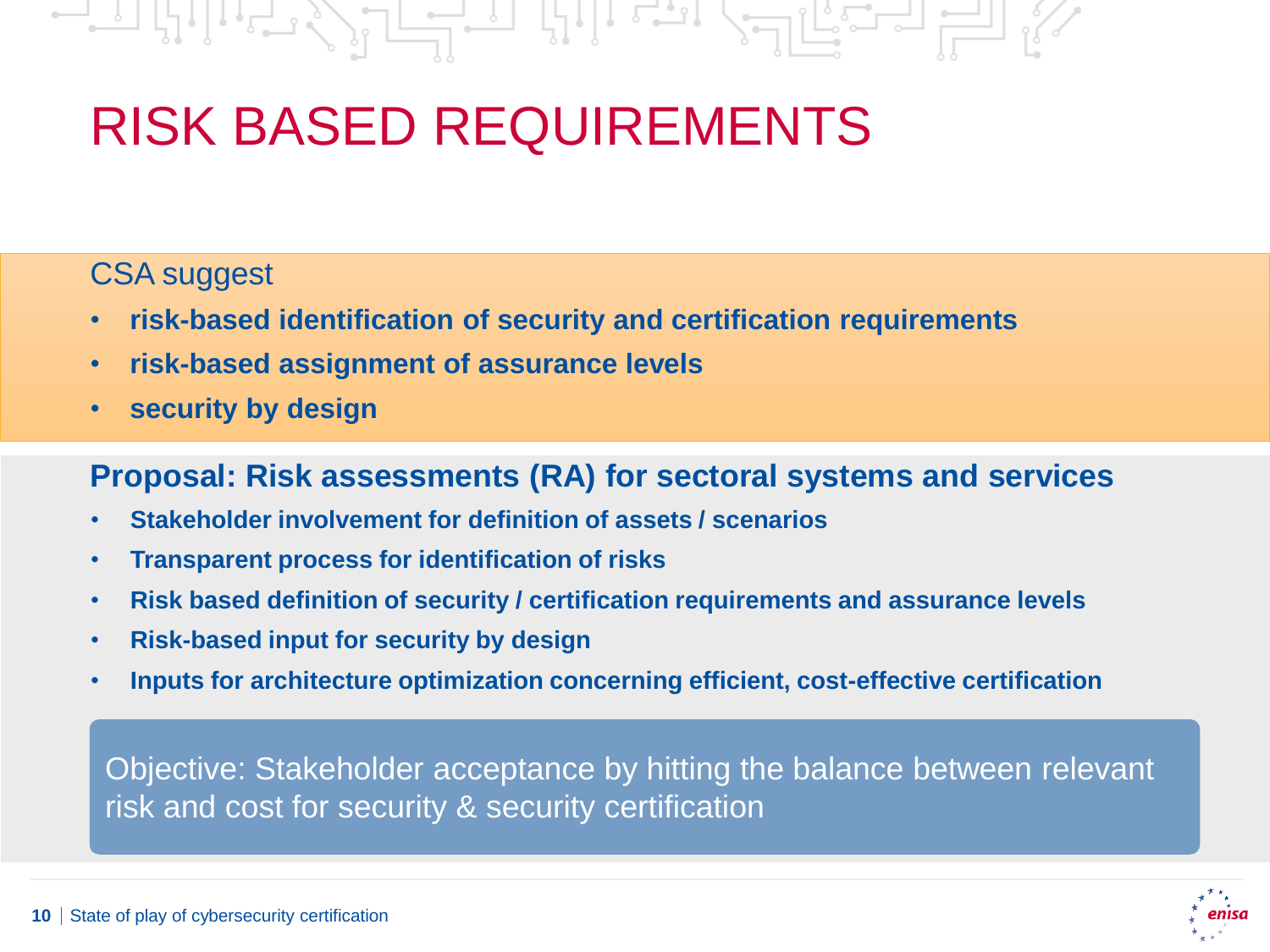# **COHERENCE**

### SUPPORTING RE-USE, AVOIDING FRAGMENTATION

### **Consistency and scalability are key for market acceptance**



**Scalability:** Schemes should minimize effort for upgrades of certified products/subsystems to higher AL

#### **Consistent implementation of AL across schemes:**

- Supports seamless integration of certified products or subsystems in other schemes
- Optimizes vendor's market reach and minimizes cost of certification per product/subsystem